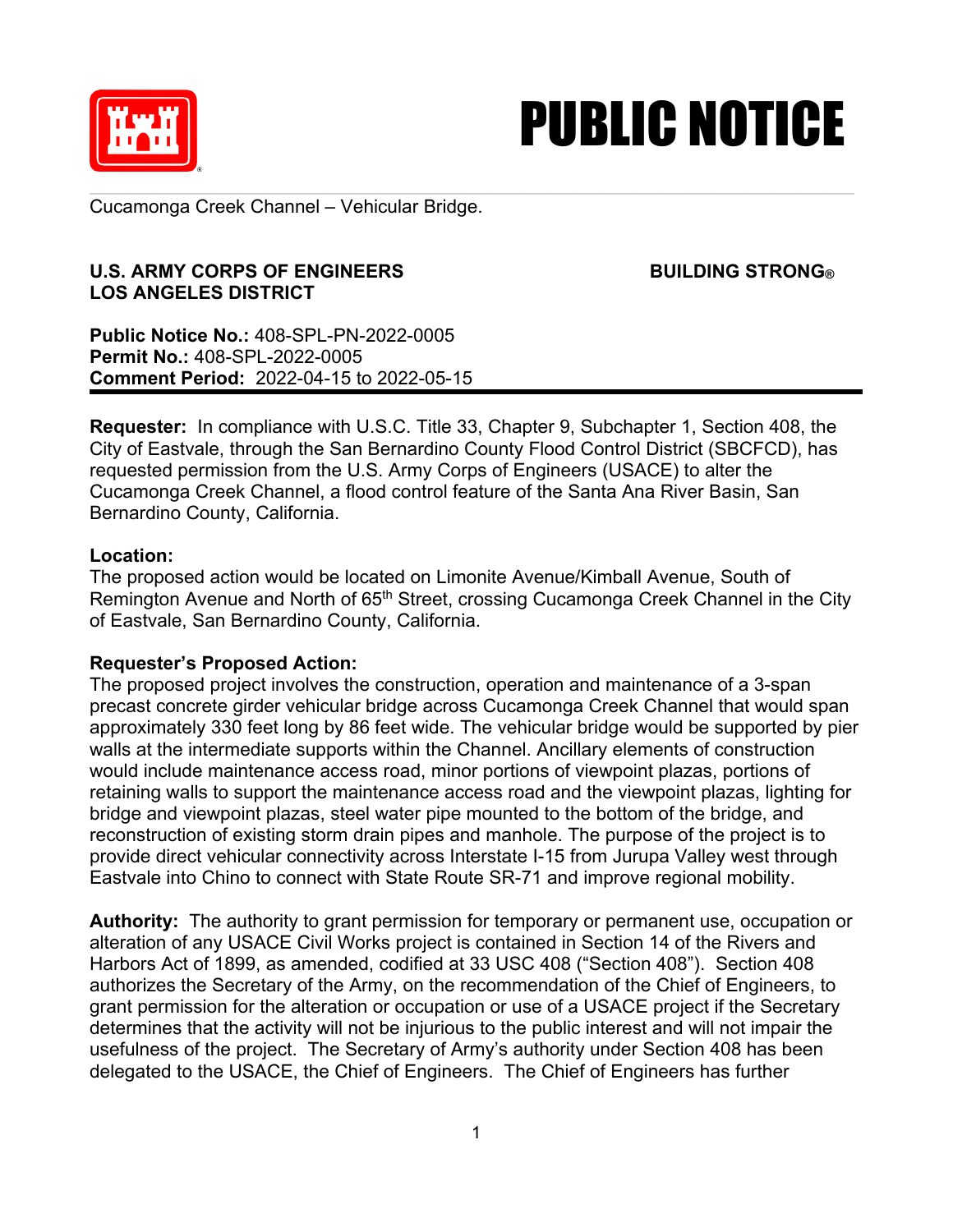delegated the authority to the USACE, Directorate of Civil Works and Division and District Engineers, depending upon the nature of the activity.

**Limits of Section 408 Authority:** A requester has the responsibility to acquire all other permissions or authorizations required by federal, state, and local laws or regulations, including any required permits from the USACE Regulatory Program under Section 10 of the Rivers and Harbors Act of 1899 (33 USC 403), Section 404 of the Clean Water Act (33 USC Section 1344), and/or Section 103 of the Marine Protection, Research and Sanctuaries Act of 1972 (33 USC 1413). The compliance determination for any Section 10/404/103 permit decision associated with the proposed alteration will also address the Section 408 compliance determination. In addition, an approval under Section 408 does not grant any property rights or exclusive privileges nor does it authorize any injury to the property or rights of others.

**Environmental Compliance:** A decision on a Section 408 request is a federal action, and therefore, subject to the National Environmental Policy Act (NEPA) and other environmental compliance requirements. While USACE is responsible for ensuring environmental compliance, the requester is responsible for providing all information that the Los Angeles District identifies as necessary to satisfy all applicable federal laws, executive orders, regulations, policies, and procedures. NEPA and other analysis completed to comply with other environmental statutes (e.g., Endangered Species Act) should be commensurate with the scale and potential effects of the activity that would alter the USACE project. The Los Angeles District will work with the requester to determine the requirements, which will be scaled to the likely impacts of the proposed alteration and should convey the relevant considerations and impacts in a concise and effective manner. Comments received on this public notice will be used in the evaluation.

**Consideration of Comments:** The Corps is soliciting comments from the public, Federal, State and local agencies and officials, and other interested parties. Comments will be made part of the record, and they will be considered before permission is granted to proceed with this action. Please limit comments to the area of the alteration and those adjacent areas that would be directly or indirectly affected by the alteration described in this public notice.

**Submission of Comments:** Interested parties may submit, in writing, any comments concerning this proposal. Comments should reference public notice no. 408-SPL-PN-2022- 0005 and be forwarded by the comment due date of May 15, 2022. Comments must be sent to the U.S. Army Corps of Engineers, Los Angeles District, Engineering Division, ATTN: Priyo Majumdar, 915 Wilshire Boulevard, Suite 1109, Los Angeles, California 90017-3409. Alternatively, comments can be sent electronically to Priyodarshi.Majumdar@usace.army.mil.

> **DEPARTMENT OF THE ARMY LOS ANGELES DISTRICT, U.S. ARMY CORPS OF ENGINEERS** Los Angeles District, Corps of Engineers 915 Wilshire Boulevard, Suite 1109 Los Angeles, California 90017-3401 WWW.SPL.USACE.ARMY.MIL/MISSIONS/SECTION-408-PERMITS